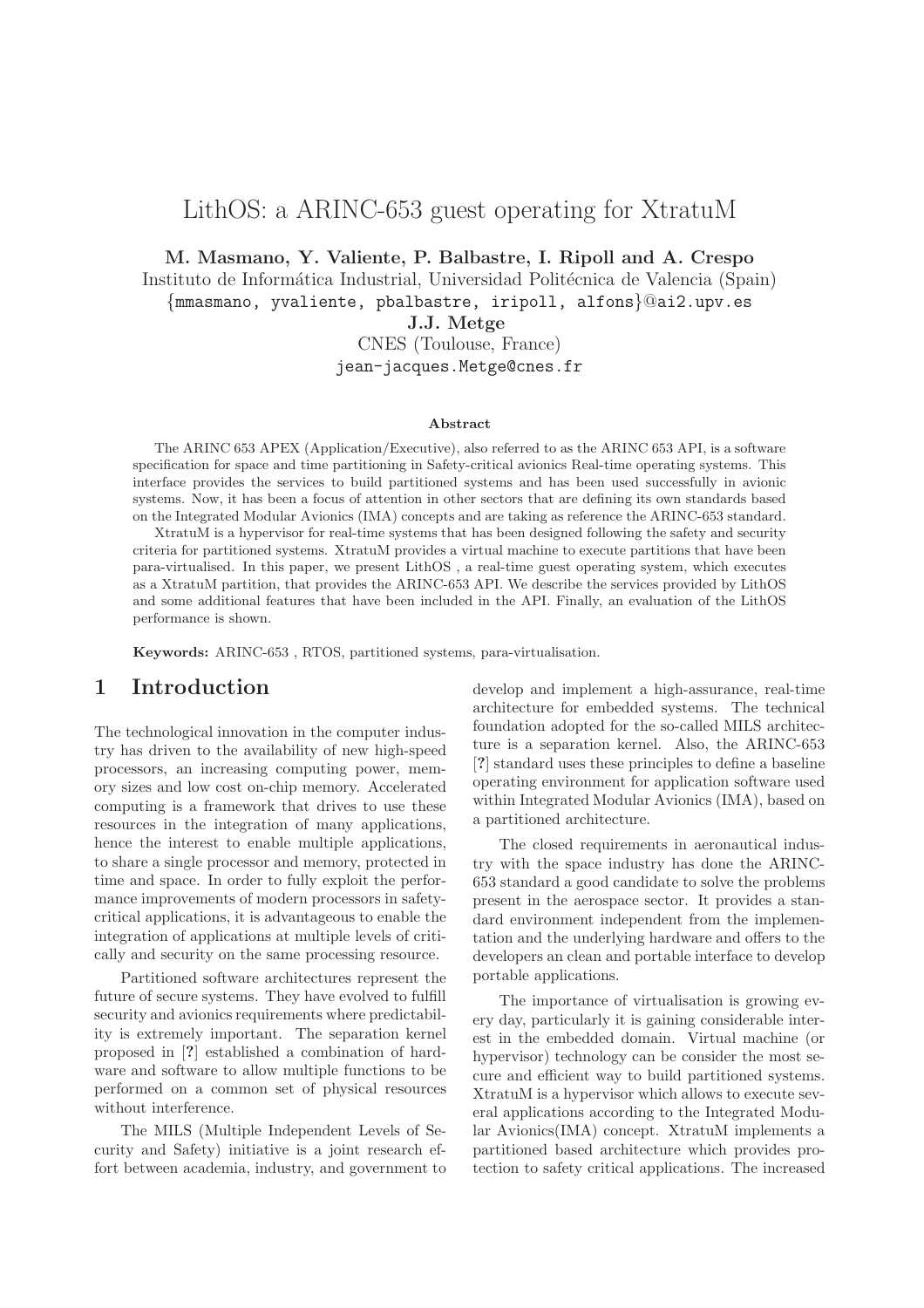importance of the ARINC-653 and the IMA concept prompts for a replacement of the non-standard XtratuM 's API with a standard specification.

This paper presents the architecture of LithOS , a new real-time operating system for developing partition applications on top of XtratuM , which provides an Application Interface(API) compliant with the ARINC-653 specification.

# 2 The ARINC-653 specification

ARINC-653 specification[?] provides a standarized interface between the OS within IMA and the application software which specifies the interface and the behavior of the API services but leaves implementation details to OS developers.

In this way, the Application Execution(APEX) not only standarizes the definition of services, but also the interface of the underlying OS. Therefore, the ARINC-653 specification defines an independent interface of hardware and Operating System(OS) and provides significant benefits: portability, reusability, modularity and integration of software building blocks.

The IMA partitioning concept emerges for protection and separation among applications from the spatial and temporal point of views. Spatial isolation protects the memory of a partition. A partition cannot acces memory out of the scope of its own memory specified on partition configuration. Temporal isolation means only one application at a point of time has acces to the system resources, whereas is not possible to an application run when another application is running.

One key aspect is that all resources have to be clearly specified at the building time by means of a configuration file (CF). This CF specify the number of partitions, memory allocation of partitions, partition schedule, ports and channels, etc.

### 2.1 Services

The ARINC-653 specification describes the complete set of services. This list of services identifies the minimum functionality provided by the OS to the applications and defined in the ARINC-653 Part 1:

• Partition management: The main concept of the ARINC-653 is partitioning. A partition is an execution environment with separate memory space and strictly protected time, without affecting another partition on any way, according to the IMA architecture. Partitions are

scheduled according to a cyclic scheduler which is specified in the configuration file.

All resources used by a partition (processes, blackboards, semaphores, ports, ...) have to be defined at system configuration time and created and initialised during the initialisation phase of the partition. Once all resources have been allocated, the partition can execute a mode change to NORMAL.

The mandatory services basically provide mechanisms for getting the state of the partition and requesting a change to its operating mode.

• Process management: A partition comprises one or more processes that interact dinamically to provide the partition functionality. Processes are the execution unit within a partition of ARINC-653 . Processes can be periodic and aperidic and have associated a priority. The scheduler works according a fixed-priority preemptive policy.A process with an higher current priority can preempt the running process.

These services permit to manage the processes in the partition in a way that satisfies the requirements of the application. The processes are only visible inside the partition.

- Time management: is the basic module to manage time in the OS and ensure hard realtime requirements are met. Time management module uses the hardware timers to read the current time and provide the time requests. Applications solicit the time management services in one or another way. An application may solicit a time-out, delay, periodicity, process scheduling...Each partition runs for a specified duration, the OS provides time slicing for partition scheduling.
- Inter-partition communication: This module denes the communication mechanism between two or more partitions. The inter-partition communication method is via messages. A port allows a specific partition to writte and read messages from a channel, between a source and a destination port, specified in the configuration data. Channels, ports, maximum message size and maximum number of messages are completely defined at system configuration time. These services include Sampling Port and Queuing Ports. In the sampling mode, each new instance of a message overwrites the current message. The destination partition only can access to the latest message. In the queuing mode, messages are queued and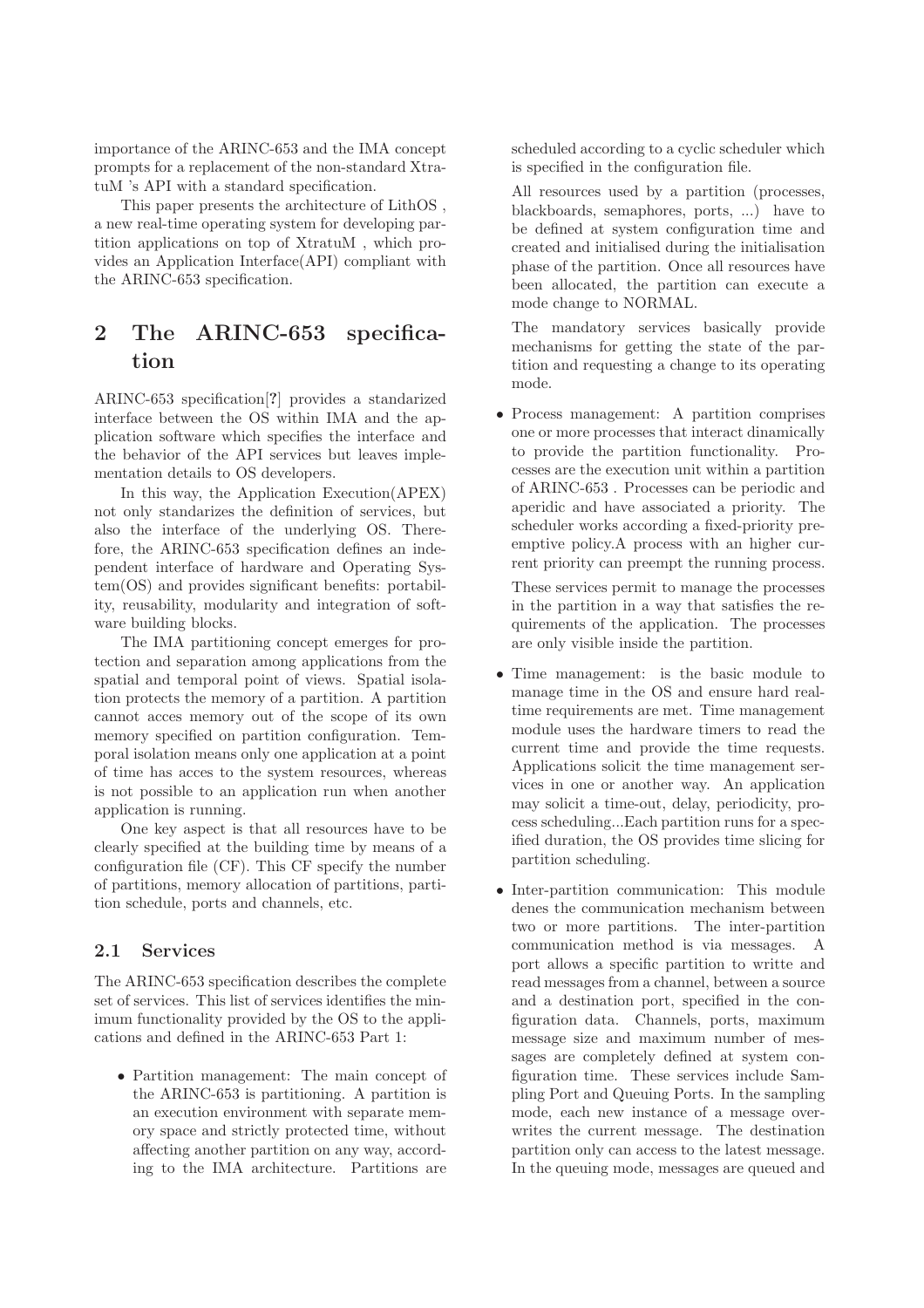therefore a new instance of a message do not overwrite previous ones.

- Intra-partition communication: These services dene the mechanisms used for communication and synchronization between processes within the same partition. Blackboards and buffers are provided for intra-partition communication. Both support the communication of a single message between multiple source and destination, but only buffers allow message queuing. Semaphores and events are provided for intra-partition synchronization. Semaphores are commonly used to protect resources from a concurrent access. Events are used to control processes flux. Processes wait for an event until the contidition occurs.
- The health monitoring: the health monitor is the mechanism proposed by the ARINC-653 to reporting and monitoring error. The error handling is the highest priority process, when a fault takes place it is invoked. The health monitor may ignore the fault and log it or call the error handler to manage the error which defines how the partition should respond.

The ARINC-653 specification Part 2 [?] defines several additional services as extended. One of these services, developed in Lithos and defined in the standard as Multiple Module Scheduler, is related to the ability to extend the single static module schedule by several scheduling plans defined in the configuration file and the posibility to change the current scheduling plan.

## 3 XtratuM

XtratuM is a hypervisor for real-time embedded systems that provides virtualised services to the partitions and manages their execution environment[?, ?, ?, ?, ?]. XtratuM virtualises the essential hardware devices (memory, timers and interrupts) to execute concurrently several OSes, such as LithOS .

As we have seen, the ARINC-653 standard is based on a partitioned architecture and, therefore, partitioning is the main concept in the standard. XtratuM provides the partition concept as an execution environment virtualised to be executed on top of the hypervisor. Partition developement on top of XtratuM requires to write the code to be executed inside of the partition. The hypervisor takes control of the system at boot time and initialises the hardware, then the partition code is started. This partition code can be:

- An application compiled to be executed on a bare-machine.
- A real-time operating system and its applications.
- A general purpose operating system and its applications.

XtratuM is not a standard hypervisor but some parts are very closed to the functionalities defined in the ARINC-653 specification. The hypervisor provides the ARINC-653 partition management, interpartition communications, health monitor, scheduling policy and other functionalities to accurately been adapted to the ARINC-653 standard.

The services provided by XtratuM are summarised in the next table:

| Time management             | <b>Partition management</b> |
|-----------------------------|-----------------------------|
| XM_get_time                 | XM_halt_partition           |
| XM_set_timer                | XM_halt_system              |
| IRQ management              | XM_idle_self                |
| XM_enable_irqs              | XM_reset_partition          |
| XM_disable_irqs             | XM_reset_system             |
| XM_mask_irq                 | XM_resume_partition         |
| XM_unmask_irq               | XM_shutdown_partition       |
| XM_request_irq              | XM_suspend_partition        |
| <b>Interpartition Comm.</b> | XM_system_get_status        |
| XM_create_queuing_port      | XM_partition_get_status     |
| XM_create_sampling_port     | <b>Health Monitoring</b>    |
| XM_get_queuing_port_status  | XM_hm_open                  |
| XM_get_sampling_port_status | XM_hm_read                  |
| XM_read_sampling_message    | XM_hm_status                |
| XM_receive_queuing_message  | Tracing                     |
| XM_send_queuing_message     | XM_trace_event              |
| XM_write_sampling_message   | XM_trace_open               |
| Memory management           | XM_trace_read               |
| XM_get_physmem_map          | XM_trace_status             |

TABLE 1: XtratuM hypercalls

## 4 Lithos Overview

LithOS is a para-virtualised guest operating system which provides the primitives to create the system resources (blackboards, buffers, events, semaphores...) and the mechanisms to create threads, timers and the process scheduler. This is a non-standard interface designed for the efficient and accurate development of standards which define the OS personality.

LithOS implements the process concept presented in the ARINC-653 standard which is not present in XtratuM . Processes may operate concurrently in order to satisfy the application requirements. LithOS adds the multi-process support, the communication between processes and the process scheduler. LithOS uses the services provided by XtratuM to complete the mechanisms required to develop application based on ARINC-653 .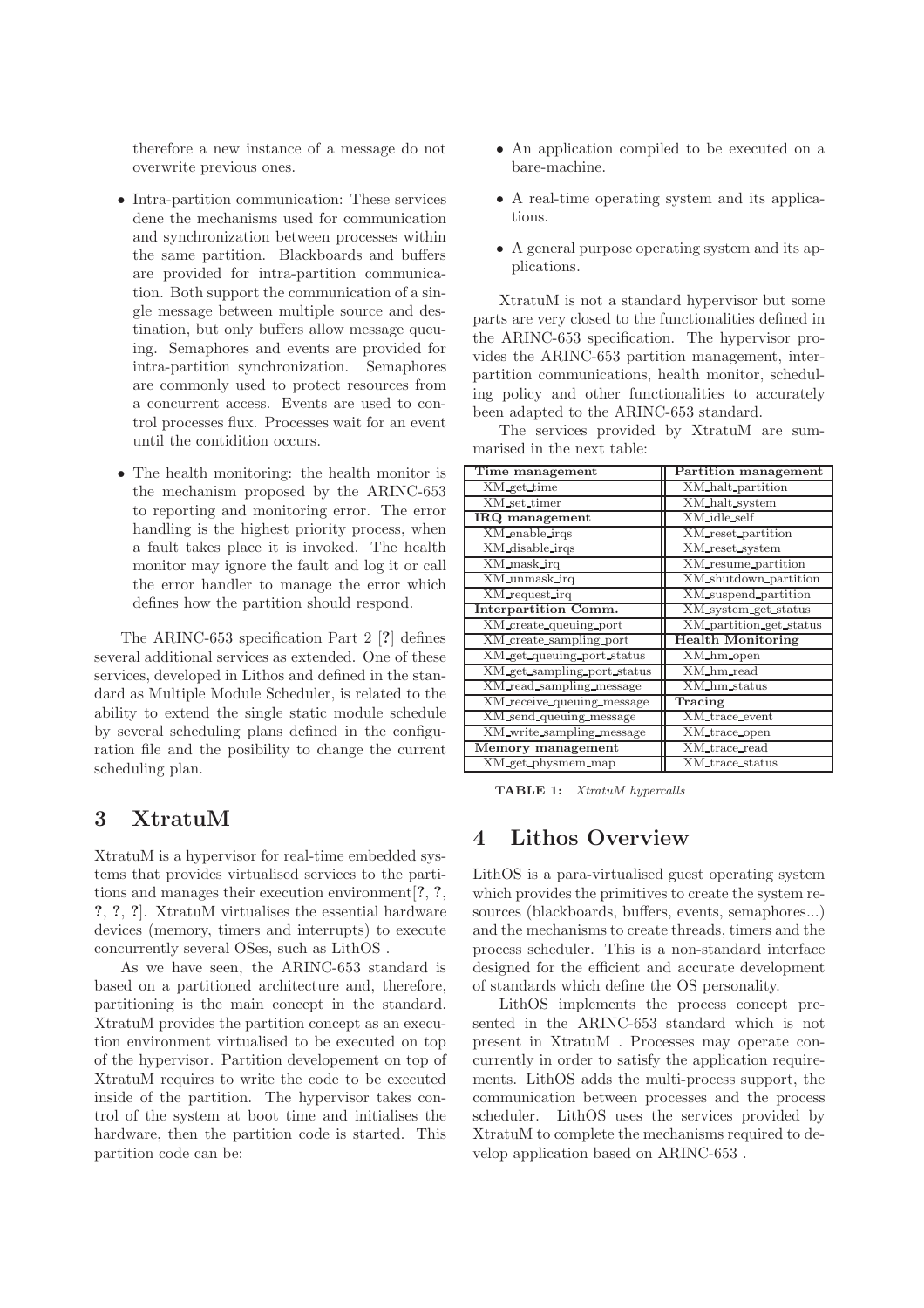| Partition management          | <b>Health monitoring</b>    |  |  |
|-------------------------------|-----------------------------|--|--|
| <b>GET_PARTITION_STATUS</b>   | REPORT_APPLICATION_MESSAGE  |  |  |
| <b>SET_PARTITION_MODE</b>     | <b>CREATE_ERROR_HANDLER</b> |  |  |
| Process management            | <b>GET_ERROR_STATUS</b>     |  |  |
| <b>CREATE_PROCESS</b>         | RAISE_APPLICATION_ERROR     |  |  |
| <b>SET PRIORITY</b>           | Blackboard management       |  |  |
| <b>SUSPEND SELF</b>           | CREATE_BLACKBOARD           |  |  |
| <b>SUSPEND</b>                | DISPLAY_BLACKBOARD          |  |  |
| <b>RESUME</b>                 | READ_BLACKBOARD             |  |  |
| <b>STOP SELF</b>              | CLEAR_BLACKBOARD            |  |  |
| <b>STOP</b>                   | <b>GET_BLACKBOARD_ID</b>    |  |  |
| <b>START</b>                  | GET_BLACKBOARD_STATUS       |  |  |
| <b>DELAYED_START</b>          | <b>Buffer management</b>    |  |  |
| <b>LOCK_PREEMPTION</b>        | <b>CREATE_BUFFER</b>        |  |  |
| UNLOCK_PREEMPTION             | <b>SEND BUFFER</b>          |  |  |
| GET_MY_ID                     | <b>RECEIVE_BUFFER</b>       |  |  |
| <b>GET_PROCESS_ID</b>         | <b>GET_BUFFER_ID</b>        |  |  |
| GET_PROCESS_STATUS            | <b>GET_BUFFER_STATUS</b>    |  |  |
| Time management               | Event management            |  |  |
| <b>TIMED_WAIT</b>             | <b>CREATE_EVENT</b>         |  |  |
| PERIODIC_WAIT                 | <b>SET_EVENT</b>            |  |  |
| <b>GET_TIME</b>               | <b>RESET_EVENT</b>          |  |  |
| <b>REPLENISH</b>              | <b>WAIT_EVENT</b>           |  |  |
| Inter-partition communication | <b>GET_EVENT_ID</b>         |  |  |
| CREATE_SAMPLING_PORT          | <b>GET_EVENT_STATUS</b>     |  |  |
| WRITE_SAMPLING_MESSAGE        | Semaphore management        |  |  |
| READ_SAMPLING_MESSAGE         | <b>CREATE_SEMAPHORE</b>     |  |  |
| GET_SAMPLING_PORT_ID          | <b>WAIT_SEMAPHORE</b>       |  |  |
| GET_SAMPLING_PORT_STATUS      | SIGNAL SEMAPHORE            |  |  |
| CREATE_QUEUING_PORT           | <b>GET_SEMAPHORE_ID</b>     |  |  |
| SEND_QUEUING_MESSAGE          | <b>GET_SEMAPHORE_STATUS</b> |  |  |
| RECEIVE QUEUING MESSAGE       | Multiple schedule           |  |  |
| GET_QUEUING_PORT_ID           | SET_MODULE_SCHEDULE         |  |  |
| GET_QUEUING_PORT_STATUS       | GET_MODULE_SCHEDULE_STATUS  |  |  |

TABLE 2: LithOS services

The LithOS architecture supports partitioning in accordance with the IMA philosophy. Spatial partitioning is ensured by the partitions with its own data and context, and by the configuration file which defines each partition memory area. Temporal partitioning is ensured by a cyclic priority scheduler which is periodically repeated. The order of execution is defined statically in the configuration file.

### 4.1 Lithos Architecture

The LithOS architecture is shown in Figure [1.](#page-3-0) The XtratuM layer provides an execution environment which furnish a set of services, such as partition management, time management, inter-partition communication and health monitor.

<span id="page-3-0"></span>LithOS implements the services to provide multiprocessing and internal mechanisms for synchonisation and communication among processes. The services related to partition management and interpartition communication are built from the basic services provided by XtratuM . Health monitoning and tracing facilities are implemented using the XtratuM services.



$$
Architecture\\
$$

Next table shows the services implemented by LithOS .

Partition management The standard defines basic services related to the partition such as set the partition mode or get the partition status.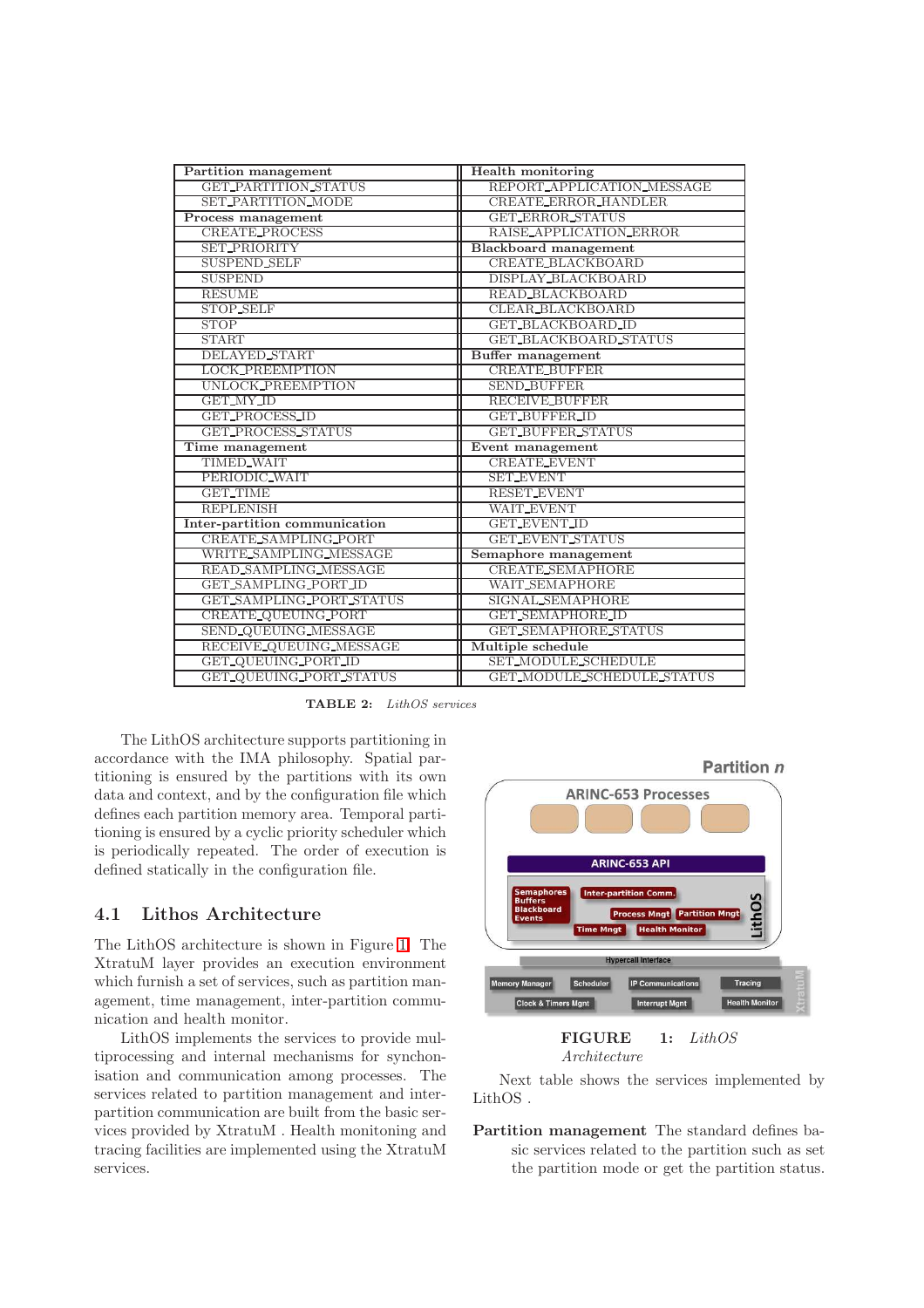The set partition mode permits to restart the current partition (COLD or WARM RESET). The standard does not defines a partition identification allowing the services to manage other partitions (i.e. reset, start, stop, shutdown). In addition, the access to the status of other partitions is not considered either.

Process management These services are entirely implemented by LithOS to offer complete the ARINC-653 specification. So, a LithOS partition can create a set of processes (tasks or threads in other nomenclature) that permit to design multi-process applications.

> There is a clear differentiation between the partition initialisation phase (COLD or WARM RESET state) and the execution phase (NOR-MAL state). System resources (processes, ports, blackboards, ...) can only be created during the initialisation phase.

- Time management LithOS uses the basic services provided by XtratuM to retrieve the current time or arm a timer. Internally, LithOS implements a timer data structure (heap structure) to build as many timers as needed by the application. The clock granularity is 1 nanosecond.
- Inter-partition communication The interpartition communication mechanisms (ports and channels) defined in XtratuM were inspired in the ARINC-653 specification. So, these services are used directly by LithOS ' internal processes.
- Intra-partition communication LithOS layer implements the services to communicate and synchronise processes.

Inter-process communication is conducted via buffers and blackboards which can support the communication of a single message type between multiple source and destination processes. Buffers are stored using a queue discipline whereas blackboards only store a message.

Inter-process synchronisation is conducted by using semaphores and events. Semaphores are counting semaphores and are used to control the access to shared resources. Events are synchonisation mechanisms which allow notification of an occurrence of a condition to processes which may wait for it. An *event* is composed of a bi-valued state variable (up and down).

Health monitoring (HM) XtratuM defines a HM service inspired in the ARINC-653 HM. Through the configuration file, the predefined HM events are associated to predefined services. Some of them can be propagated to the faulty partition. LithOS provide the services to install an exception handler process which is in charge of manage the raised exceptions. Application based exceptions can be defined, raised and managed using the services provided by LithOS .

### 4.2 Extended services

LithOS implements the multiple module schedule defined in ARINC-653 Part 2, "Extended Services". This service permits to extend the single and static module scheduler to several scheduling plans. Plans are identified by means of a plan identifier. When XtratuM starts the partition execution, the plan identified as "0" is set as the current plan. A partition with the appropriated rights can request a plan change which, if accepted, is effective at the end of the current major frame (MAF).

The system architect can define as many plans as needed. A partition with the appropriated rights is in charge of conduct the system to the plan needed at each moment. Initially, plans are related to the system modes. Plan 0 is defined as the initialisation schedule plan. In this mode, partitions are initialised and the internal resources are created and initialised. One of the partitions with system attributes is in charge of the mode change requests. Plan 1 is considered as Maintenance mode. By default, this is the plan executed when a health monitor event selects as action a mode change. Plan 2 and next ones are operational modes. The system architect can define as many modes as needed for the system operation. Figure [2](#page-4-0) shows the relation of the schedule plan management and the partition status.

<span id="page-4-0"></span>



Next XML code shows an example of a multiple schedule definition: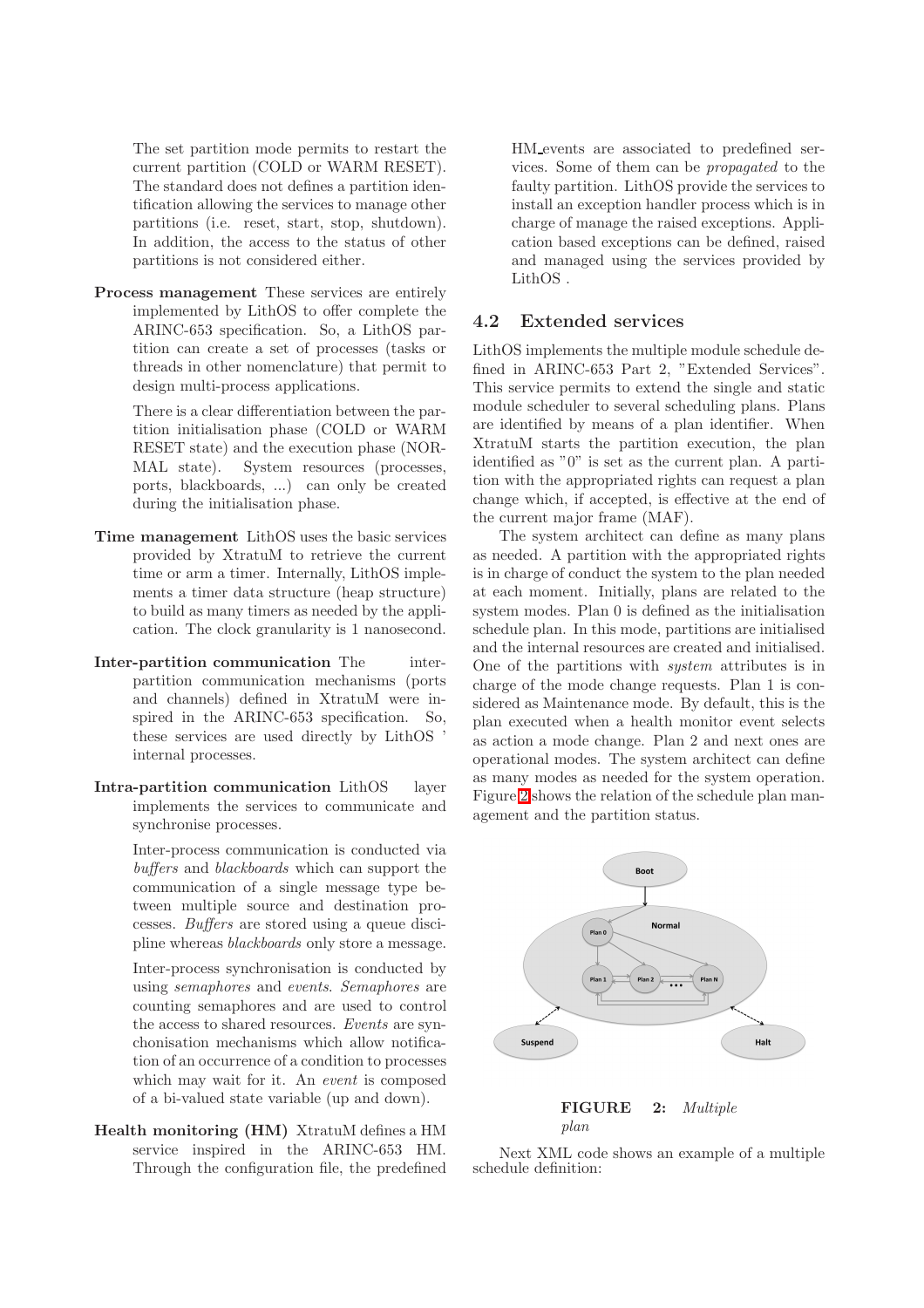```
<CyclicPlanTable>
\langlePlan id="0" majorFrame="100ms">
      \ltSlot id="1" start="20ms"
            duration="20ms" partitionId="0"/>
       \langleSlot id="2" start="40ms"
            duration="20ms" partitionId="1"/>
       <Slot id="3" start="60ms"
            duration="20ms" partitionId="2"/>
       <Slot id="4" start="80ms"
            duration="20ms" partitionId="3"/>
\langle/Plan>
\langlePlan id="1" majorFrame="200ms">
       \langleSlot id="0" start="0ms"
            duration="10ms" partitionId="0"/>
       <Slot id="1" start="10ms"
            duration="150ms" partitionId="3"/>
\langle/Plan\rangle\langlePlan id="2" majorFrame="100ms">
       \langleSlot id="0" start="0ms"
            duration="10ms" partitionId="0"/>
       \langleSlot id="1" start="20ms"
            duration="30ms" partitionId="1"/>
       <Slot id="2" start="50ms"
            duration="40ms" partitionId="2"/>
\langle/Plan>
\langlePlan id="3" majorFrame="30ms">
       \langleSlot id="0" start="0ms"
            duration="5ms" partitionId="0"/>
       \langleSlot id="1" start="10ms"
            duration="10ms" partitionId="1"/>
       <Slot id="2" start="20ms"
            duration="10ms" partitionId="2"\langle/Plan\rangle</CyclicPlanTable>
```
## 4.3 Non-portable services

ARINC-653 lacks of some services that can be considered relevant for partitioned systems. In order to cover these services, LithOS defines a set of non-portable services which are not included in the standard. These services are mainly related to partition and time management.

#### Partition management

- GET PARTITION ID SELF NP : Provides information about the partition identifier. System partitions.
- GET PARTITION INFO NP : Provides information about the state of other partitions. System partitions.
- SUSPEND\_PARTITION\_NP : Suspends the execution of a partition. System partitions.
- RESUME PARTITION NP : Resumes the execution of a suspended partition. System partitions.
- STOP PARTITION NP : Stops the execution of a partition. System partitions.
- RESET PARTITION NP : Performs a reset (cold or warm) of other partition. System partitions.
- SHUTDOWN PARTITION NP : Requests for the shutdown of a partition. System partitions.
- GET SLOT STATUS NP : Provides the current slot information: slot identifier, duration, slot attributes. All partitions.

#### Time management

- TIMED\_ABS\_WAIT\_NP : Allows the process to suspend itself until the specified time
- GET EXEC CLOCK NP : Obtains the local clock of the partition
- SECONDS : Returns a time variable with a specified number of seconds
- MILLISECONDS : Returns a time variable with a specified number of milliseconds
- MICROSECONDS : Returns a time variable with a specified number of microseconds

# 5 Memory model

XtratuM builds a flat memory map for each LithOS partition. The address map of the partition is specified in the configuration file.

At build time, the amount of memory space required by the partition as well as the partition resources are allocated from the partitions memory. Associated to each LithOS partition, there is a local configuration file which specifies the maximum number of local resources allocated to the partition: number of processes, blackboards, semaphores, events, buffers, blackboards and the maximum sizes of messages and maximum number of messages to be sotred (buffers).

# 6 Partition scheduling

Partitions are scheduled under a multi-plan schedule. Each plan schedule is a sequence of slots which details the slot identifier, partition, slot attributes, offset with respect to the MAF origin and slot duration.

When a LithOS partition is scheduled, the internal process scheduling is applied. This second scheduling level is a fixed priority scheduling policy as defined in the ARINC-653 standard.

# 7 Evaluation

LithOS has been validated according to the coverage of the official specification [?]. The ARINC-653 specification Part 1 defines the mandatory services and describes the invocation of those services and the data structures. The LithOS tests have been defined to prove the interface behavior is in compliance with the ARINC-653 specification.

## 7.1 Conformance tests

Conformance or functional tests are specification-based and are designed to analyse the specification and the behavior of Lithos. The scope of the conformance tests is demonstrate compliance of the API behavior and determine whether the system meets with the ARINC-653 standard.

These tests can be grouped according to the functionality described in:

- Behaviour tests: These tests, also called stress tests, are oriented to analyse the behavior of Lithos when a system resource exceeds the system limit creation and validates the OS system response under this situation. These tests determine the system robustness in terms of extreme load and determine the performance if the current load goes well above the expected maximum.
- Definitions tests: These tests are designed to check the libraries, services and attributes provided by the API (Application Programming Interface). The variables defined in Lithos are instantiated to every possible value.